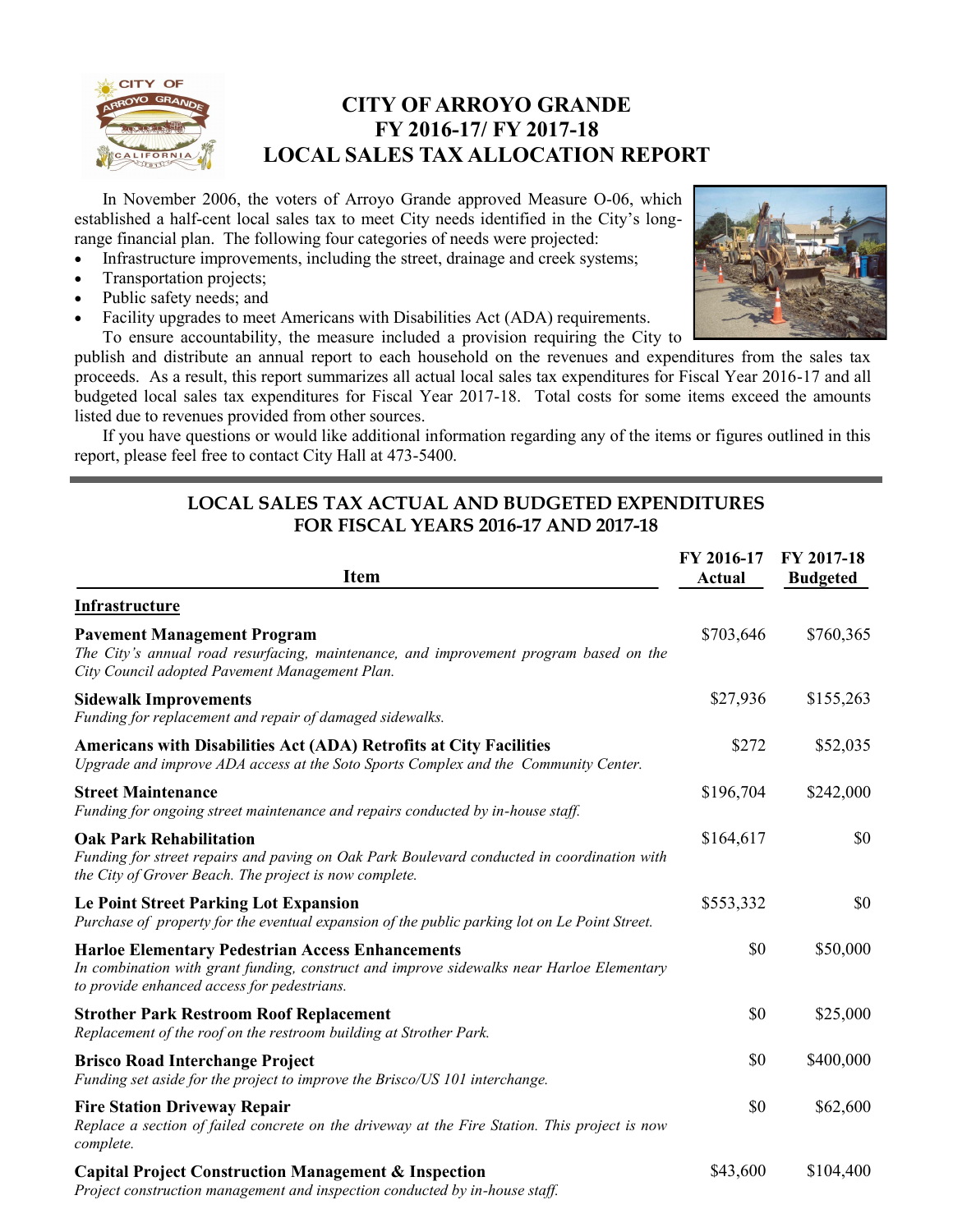#### **LOCAL SALES TAX ACTUAL AND BUDGETED EXPENDITURES FOR FISCAL YEARS 2016-17 AND 2017-18 (CONTINUED)**

| <b>Item</b>                                                                                                                                                                                                                                                                                                                                                                    | FY 2016-17<br>Actual | FY 2017-18<br><b>Budgeted</b> |
|--------------------------------------------------------------------------------------------------------------------------------------------------------------------------------------------------------------------------------------------------------------------------------------------------------------------------------------------------------------------------------|----------------------|-------------------------------|
| <b>Infrastructure (continued)</b>                                                                                                                                                                                                                                                                                                                                              |                      |                               |
| <b>E. Branch Streetscape</b><br>Funding leverages additional grant funds to construct the final section of the Village<br>Streetscape Project, extending improvements on E. Branch from Mason Street to Paulding<br>Circle. The project includes installation of landscaped bulbouts, crosswalk enhancements,<br>new street furniture, street trees, and ADA accessible ramps. | \$2,881              | \$127,871                     |
| <b>East Grand Ave Master Plan</b><br>Creation of a master plan for the East Grand Avenue corridor that will identify development<br>obstacles, opportunities and enhancements to encourage investment along the corridor.                                                                                                                                                      | \$0                  | \$38,000                      |
| <b>Drainage and Creek Preservation Projects</b><br>Funding for improvements and repairs to drainage infrastructure and enhancements to the<br>City's creek system.                                                                                                                                                                                                             | \$0                  | \$53,500                      |
| <b>Retention Basin Maintenance</b><br>Ongoing maintenance of drainage retention basins conducted by in-house staff.                                                                                                                                                                                                                                                            | \$27,700             | \$28,300                      |
| <b>Open Channel Drainage Maintenance</b><br>Funding for the environmental review and permitting stage of a project to enhance and<br>improve the City's open channel drainage systems.                                                                                                                                                                                         | \$2,214              | \$30,286                      |
| <b>Stormwater Annual Permit &amp; Program</b><br>Funding to implement State mandated maintenance activities, programs and reporting<br>requirements identified in the City's Stormwater Management Plan.                                                                                                                                                                       | \$12,777             | \$18,000                      |
| <b>Stormwater Stream Monitoring</b><br>Funding to implement State mandated stream monitoring programs and reporting<br>requirements identified in the City's Stormwater Management Plan.                                                                                                                                                                                       | \$0                  | \$18,000                      |
| <b>Corporation Yard Stormwater Compliance Plan Implementation</b><br>Funding to implement State mandated programs and improvements to the Corporation Yard<br>identified in the City's Stormwater Management Plan.                                                                                                                                                             | \$                   | \$26,300                      |
| <b>Vard Loomis Drainage Improvements</b><br>Design and permitting for a creek bank stabilization project on Vard Loomis Lane adjacent to<br>Arroyo Grande Creek. Environmental consultant services are currently being obtained.                                                                                                                                               | \$0                  | \$50,000                      |
| <b>Sierra/Hillcrest Drainage Improvements</b><br>Design and construction for project in the Sierra/Hillcrest neighborhood to address drainage<br>deficiencies.                                                                                                                                                                                                                 | \$0                  | \$79,600                      |
| <b>Corrugated Metal Pipe Replacement Huasna Road</b><br>Design and construction for a project on Huasna Rd to address a deteriorating drainage pipe.                                                                                                                                                                                                                           | \$0                  | \$76,300                      |
| <b>Swinging Bridge Reinforcement</b><br>Repair, maintenance and reinforcement in order to extend the life of the bridge.                                                                                                                                                                                                                                                       | \$28,997             | \$444,540                     |
| <b>Traffic Way Bridge Improvements</b><br>Evaluation, design and construction to repair or replace the Traffic Way Bridge over Arroyo<br>Grande Creek. The project is funded 88% by grants.                                                                                                                                                                                    | \$0                  | \$27,805                      |
| <b>Bridge Preventative Maintenance Plan</b><br>Funding for the creation of a preventative maintenance plan for all City owned bridges.                                                                                                                                                                                                                                         | \$0                  | \$4,600                       |
| <b>Vegetation Management Plan</b><br>Funding for the creation of a plan that will identify appropriate actions and frequency for<br>managing vegetation and the urban forest to appropriately address drainage and runoff<br>issues, mainly in Arroyo Grande Creek.                                                                                                            | \$0                  | \$20,000                      |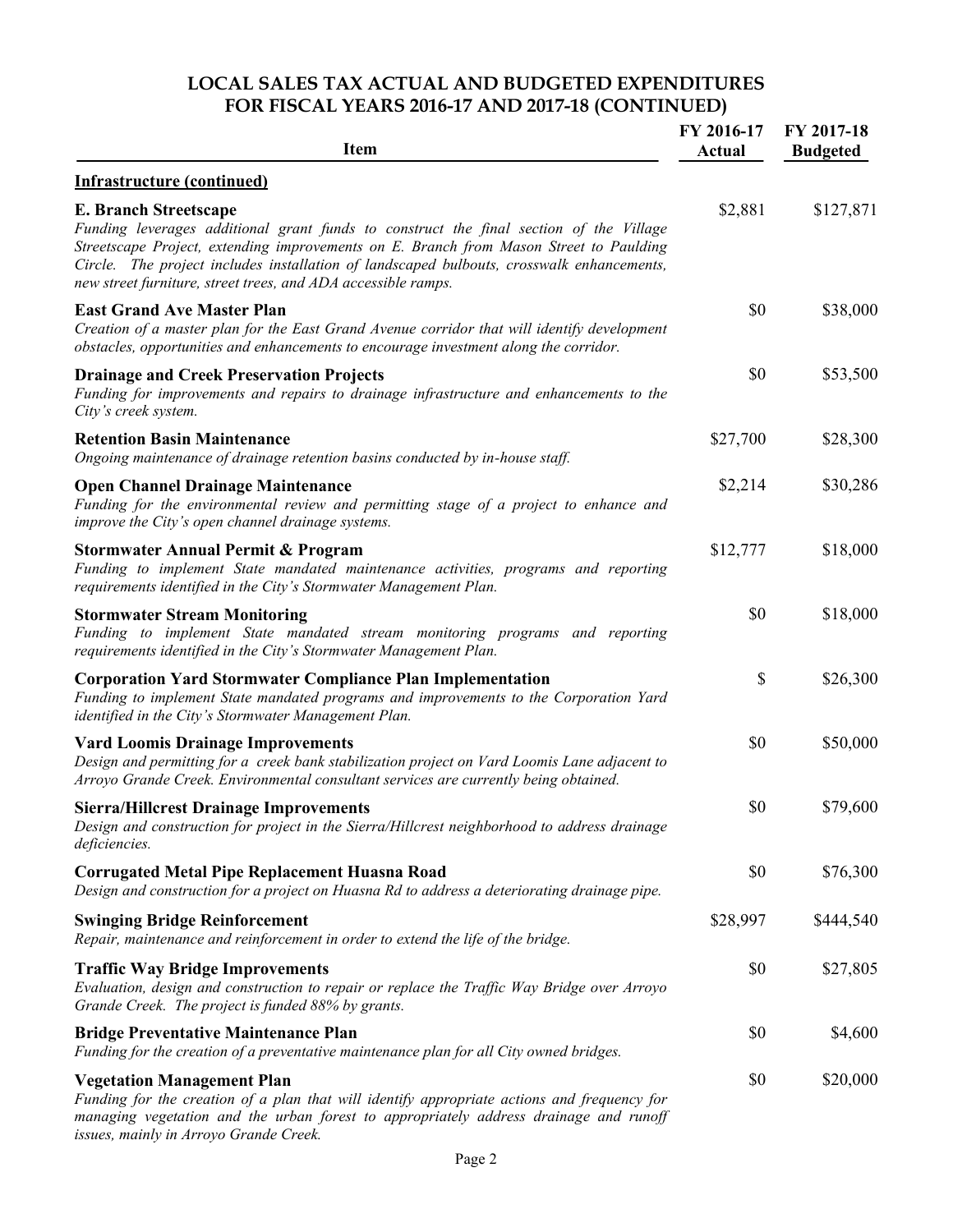### **LOCAL SALES TAX ACTUAL AND BUDGETED EXPENDITURES FOR FISCAL YEARS 2016-17 AND 2017-18 (CONTINUED)**

| <b>Item</b>                                                                                                                                                                                                                                                                                                             | FY 2016-17<br><b>Actual</b> | FY 2017-18<br><b>Budgeted</b> |
|-------------------------------------------------------------------------------------------------------------------------------------------------------------------------------------------------------------------------------------------------------------------------------------------------------------------------|-----------------------------|-------------------------------|
| <b>Transportation</b>                                                                                                                                                                                                                                                                                                   |                             |                               |
| <b>Castillo Del Mar Extension</b><br>Construction, widening and drainage improvements to extend Castillo Del Mar Road from<br>Orchard Street to Valley Road.                                                                                                                                                            | \$0                         | \$193,075                     |
| <b>Fair Oaks/Orchard Rd Intersection Improvements</b><br>The project will address congestion and increase the level of service for vehicles, pedestrians<br>and bicycles at US 101/Fair Oaks/Orchard adjacent to the high school.                                                                                       | \$0                         | \$50,000                      |
| <b>Halcyon Road Complete Street Plan Study</b><br>The project will develop a plan for future implementation for the Halcyon Corridor from US 1<br>to US 101 through the City. These are matching funds that leveraged grant funding.                                                                                    | \$0                         | \$7,899                       |
| <b>Public Safety</b>                                                                                                                                                                                                                                                                                                    |                             |                               |
| <b>Five Cities Fire JPA</b><br>Costs associated with the City's participation in the Five Cities Fire Authority.                                                                                                                                                                                                        | \$140,500                   | \$172,100                     |
| <b>Narcotics Task Force</b><br>City's costs for participation in a countywide narcotics enforcement unit.                                                                                                                                                                                                               | \$0                         | \$24,600                      |
| <b>Senior Police Officer Position</b><br>Replacement of funding for detective position in order to address current workload.                                                                                                                                                                                            | \$0                         | \$186,600                     |
| <b>City Facilities</b>                                                                                                                                                                                                                                                                                                  |                             |                               |
| <b>Corporation Yard Upgrade</b><br>Upgrade and expansion of the Corporation Yard facilities, including construction of new<br>locker rooms, offices, painting, roof improvements, building exterior and parking areas. The<br>remainder of costs were paid for from the Water and Sewer Funds. The project is complete. | \$36,807                    | \$30,370                      |
| <b>City Hall Relocation</b><br>Annual financing costs for repayment of debt to purchase the City Hall property and building,<br>as well as implementation of a digital scanning system enabling the City to reduce file storage<br>in order to relocate operations within the space of the building.                    | \$22,581                    | \$24,919                      |
| <b>Council Chambers Accessibility Improvements</b><br>Upgrade of the Council Chambers building to provide ADA accessible restrooms, improve the<br>conference room, and upgrade technology for enhanced broadcasting of government<br>meetings. The project is complete.                                                | \$231,691                   | \$0                           |
| <b>Information Technology Improvements</b><br>Projects associated with virtualization of servers, power supply improvements and wireless<br>internet access.                                                                                                                                                            | \$32,444                    | \$0                           |
| <b>Citywide Solar Project</b><br>Funding to investigate the feasibility of installing solar panels at various City facilities.                                                                                                                                                                                          | \$0                         | \$3,500                       |
| <b>City Hall Safety and Access Improvements</b><br>Physical changes to City Hall to improve access to public restrooms and increase safety. The<br>restroom entry relocation is complete and a second phase of the project is being defined.                                                                            | \$0                         | \$15,156                      |
| <b>Elm Street Community Center Upgrade/Replacement</b><br>Funding set aside for the eventual upgrade or replacement of the Elm Street Community<br>Center.                                                                                                                                                              | \$0                         | \$160,000                     |
| <b>Miscellaneous</b>                                                                                                                                                                                                                                                                                                    |                             |                               |
| <b>Sales Tax Administration and Mailing of Annual Report</b><br>Costs for sales tax consultant services, auditing services, preparation and mailing of this<br>report.                                                                                                                                                  | \$4,501                     | \$7,500                       |